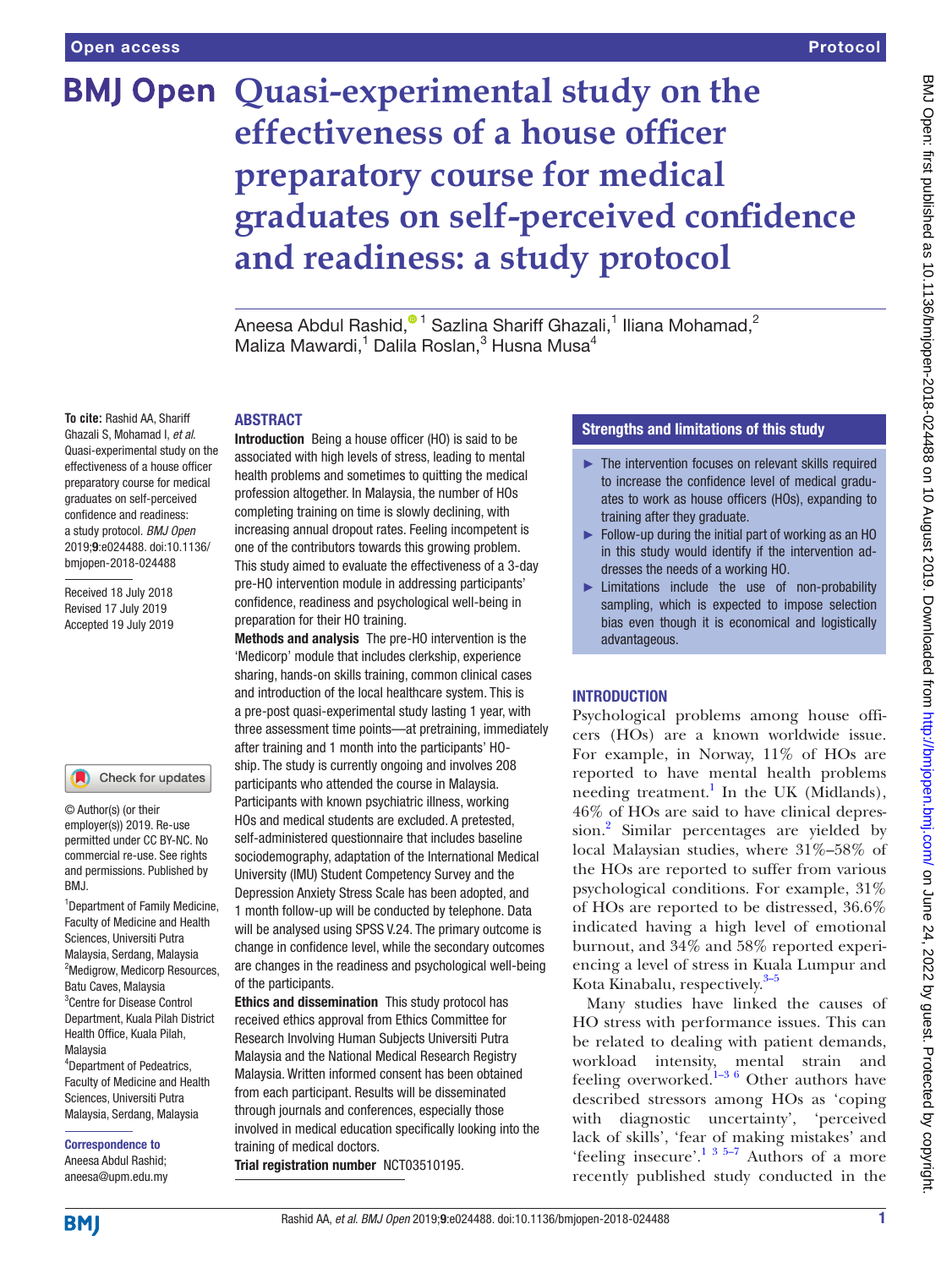UK also reiterated that HOs felt less confident in their knowledge and skills to perform during their initial phase of training.<sup>8</sup> This touches on the issue of HOs' perceived confidence during training, as some felt unprepared for the work ahead, which includes clinical procedures, work demand and clinical knowledge.<sup>9</sup> Reduced confidence has been reported to affect students' psychological wellbeing, such as feeling anxious or distressed, especially during clinical training.<sup>[6](#page-5-5)</sup>

There are many consequences of this psychological impact on HOs for the healthcare system and nation as a whole. The stress experienced by HOs in Malaysia is reflected in the decreasing numbers that complete training within the allocated timeframe of 2 years. In 2009, 86.4% of all HOs completed training in 2 years, whereas only  $58.8\%$  of them did in  $2012$ .<sup>10</sup> The dropout rate, which is defined as HOs not completing their training within 5 years, is said to be slowly increasing from 3.7% to  $4.8\%$  per batch year.<sup>10</sup> High stress levels are likely to affect thoughts of quitting HO-ship by up to three times, as evidenced in 2016, when 1.2% of HOs either were terminated or quit due to the inability to cope with stress. $410$ This, in turn, leads to the economic burden associated with the high cost of training future doctors.<sup>11 12</sup> The issue of stressed HOs also leads to questionable patient care if managed by those having psychological problems.<sup>[2 13](#page-5-1)</sup>

Currently, in Malaysia, the waiting time to commence work from the time students graduate can be a few months, but it may take up to 1 year; the average is 6 months.<sup>10</sup> The long waiting time can be attributed to the sudden increase in the number of medical graduates trained locally via private institutions, as well as those trained overseas. $\frac{10}{10}$  Hence, it is during this time that medical graduates turn to independent HO Preparatory Courses offered by independent bodies to address the aforementioned issues.<sup>[14](#page-5-9)</sup>

Medicorp is a company that offers regular training up to 10 times per year, with 50–100 participants attending each course for the past 3 years. Medicorp takes into account that peer training is one of the top learning methods preferred by junior doctors, alongside textbooks and online materials.<sup>15</sup> They are followed up after course completion via social media networks and social media application groups for further support.

Preparatory HO training is very scarce in Malaysia, especially programme aimed at helping HOs to be better prepared, motivated and familiar with the healthcare system. Extant research on these training modules is also highly limited.

We aim to evaluate this peer-led course to assess its effect on medical graduates' self-perceived confidence and readiness, to better prepare them for HO training. With an improvement in these factors, it is hoped that the psychological stressors among junior doctors just starting work will be reduced, thereby giving them a head start in becoming more motivated doctors. The results of this study will further help to refine this module to be more comprehensive and effective. In addition, the adapted

questionnaire can be used to create an assessment tool for future training modules.

## Methods and analysis Study design and setting

This pre-post quasi-experimental study is conducted over a 12-month period in Kuala Lumpur, Malaysia. Participants come from all over Malaysia, and the study centre is equipped with a lecture hall and boarding facilities. All study participants are HO preparatory course attendees, and their perceived confidence and readiness are evaluated at three assessment time points: at baseline (before the course), immediately after the course completion (only for level of confidence and readiness) and 1 month after starting work as an HO. No control group is included due to resource constraints.

## Study participants

Participants who attend the Medicorp HO Preparatory Course are recruited and followed up from April 2018 to March 2019. The House Officer's Preparatory Course was initially organised in early 2011 by a medical non-governmental organisation to address the above-mentioned issues. Since then, it has evolved and has been privatised to Medicorp, a company that specialises in junior doctor training, run by medical officers. The module has been further refined through feedback from participants, speakers and organisers.

Medicorp takes into account that peer training is one of the top learning methods preferred by junior doctors.<sup>[15](#page-5-10)</sup> Hence, this training course relies on feedback from participants and trainers, most of whom are its alumni. They are followed up after the course by the organisers via social media networks, such as WhatsApp groups, for further support. Per year, approximately 1000 participants join this training course. It is conducted around 10 times per year, with approximately 100 participants each time.

Eligibility criteria are based on the following: Inclusion criteria

- 1. Participants who have registered to attend the Medicorp HO Preparatory Course. Exclusion criteria
- 1. Participants who declared suffering from a psychiatric illness.
- 2. Participants who have not completed a medical degree (medical students).
- 3. Participants already working as an HO.

All individuals who fulfil the eligibility criteria and agree to participate are included in the study sample. Recruitment of participants is summarised in [figure](#page-2-0) 1.

## Sample size

Sample size was calculated using G\*Power 3.1 sample size calculator software. It is based on the confidence score reported in a previous study analysing pre-emergency and postemergency department junior doctor posting.<sup>[6](#page-5-5)</sup> The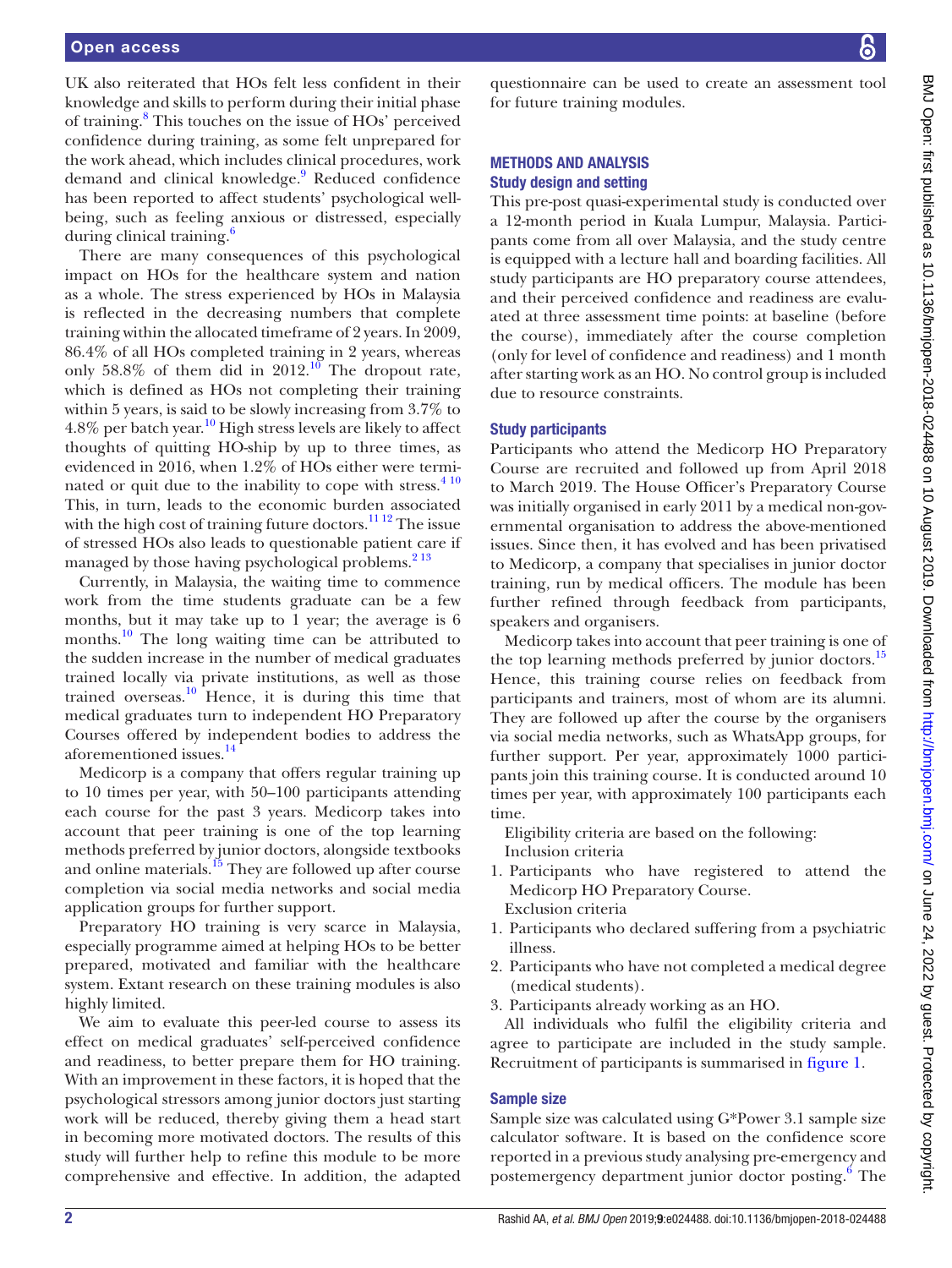

<span id="page-2-0"></span>Figure 1 Flow of the recruitment and follow-up of participants.

mean overall confidence score was 56.48 (SD=24.67) at the end of the first month and 62.78 (SD=28.69) at the end of the fourth month. $6$  Thus, for the present study, the estimated sample size was 208 participants after accounting for 80% power, a significance level of 0.05% and 30% attrition.

# Intervention

The intervention in this study is the Medicorp HO Preparatory Course, which comprises a 3-day training programme. Content includes aspects of HO training that are needed for HOs to function in the workplace, in particular the nature of the HO job; explaining technical details such as the shift, on-call system and tagging period (where HOs in a new posting are required to follow a more senior HO for a timeframe determined by each specialty to help HOs adjust to their work scope); and assessments that HOs need to undergo during their HO training. The trainers are specialists in training, or medical officers, as well as HOs who come to share their experiences. Medicorp encourages their alumni to be involved in their training programme. The module, as described in [table](#page-2-1) 1, is held every 1–2 months. Module content is moderated by Medicorp based on discussions

<span id="page-2-1"></span>

|  | Table 1 | Intervention module                                                                                                                                                                         |  |  |  |
|--|---------|---------------------------------------------------------------------------------------------------------------------------------------------------------------------------------------------|--|--|--|
|  | Day     | <b>Programme/Lectures</b>                                                                                                                                                                   |  |  |  |
|  | Day 1   | Everything You Need to Know about HO-ship<br>Contract HO, Choosing Hospitals and first<br>Department, Tagging, Flexihour vs Oncall,<br>Assessment and Extension<br><b>The Straits Times</b> |  |  |  |
|  |         | Reviewing and Presenting Cases as an HO<br>Quiz                                                                                                                                             |  |  |  |
|  |         | <b>Excellent HO Forum</b>                                                                                                                                                                   |  |  |  |
|  | Day 2   | General Clerking, Common Labratory Forms and<br>Referring                                                                                                                                   |  |  |  |
|  |         | <b>Surviving Paediatrics</b><br>Quiz                                                                                                                                                        |  |  |  |
|  |         | Designing Your Future; Further Career Options<br>after HO-ship                                                                                                                              |  |  |  |
|  |         | Doctors and Finance                                                                                                                                                                         |  |  |  |
|  |         | Balancing Family Commitments during HO-ship                                                                                                                                                 |  |  |  |
|  |         | <b>Express Physical Examination for HOs</b>                                                                                                                                                 |  |  |  |
|  |         | Assisting Surgery as an HO                                                                                                                                                                  |  |  |  |
|  |         | <b>Excellent HO Traits</b>                                                                                                                                                                  |  |  |  |
|  | Day 3   | Attending Unstable and Collapsed Patients<br>Quiz                                                                                                                                           |  |  |  |
|  |         | Requesting Scans from the Radiologist<br>Quiz                                                                                                                                               |  |  |  |
|  |         | <b>Practical Session Briefing</b>                                                                                                                                                           |  |  |  |
|  |         | <b>Lunch</b>                                                                                                                                                                                |  |  |  |
|  |         | <b>Practical Training</b><br>(Branula insertion, Venopuncture, CBD insertion,<br>CPR training, Basic Suturing Skills)                                                                       |  |  |  |
|  |         | <b>End of Programme</b>                                                                                                                                                                     |  |  |  |

CBD, Continous Bladder Drainage; CPR, Cardiopulmonary Resuscitation ; HO, House Officer.

with the board of directors, input from advisors and participant feedback.

The training programme takes the form of lectures with a simple quiz exercise at the end, along with a hands-on training session involving a mannequin. Before commencing the course, participants are included in a WhatsApp group for easier content sharing and course updates. They are encouraged to continue this networking even after course completion. HO hospital placements in Malaysia are conducted online and are opened for registration at specific times of the year via the e-Housemen website (ehousemen.gov.my). Future HOs need to register online and choose their preferred hospital placements, and the system will try to match their requests, where possible. Medicorp course attendees receive additional guidance in this process via Facebook and WhatsApp, specifically on reminders of the time to register and the choice of training placements. During the time of job commencement, Medicorp can use their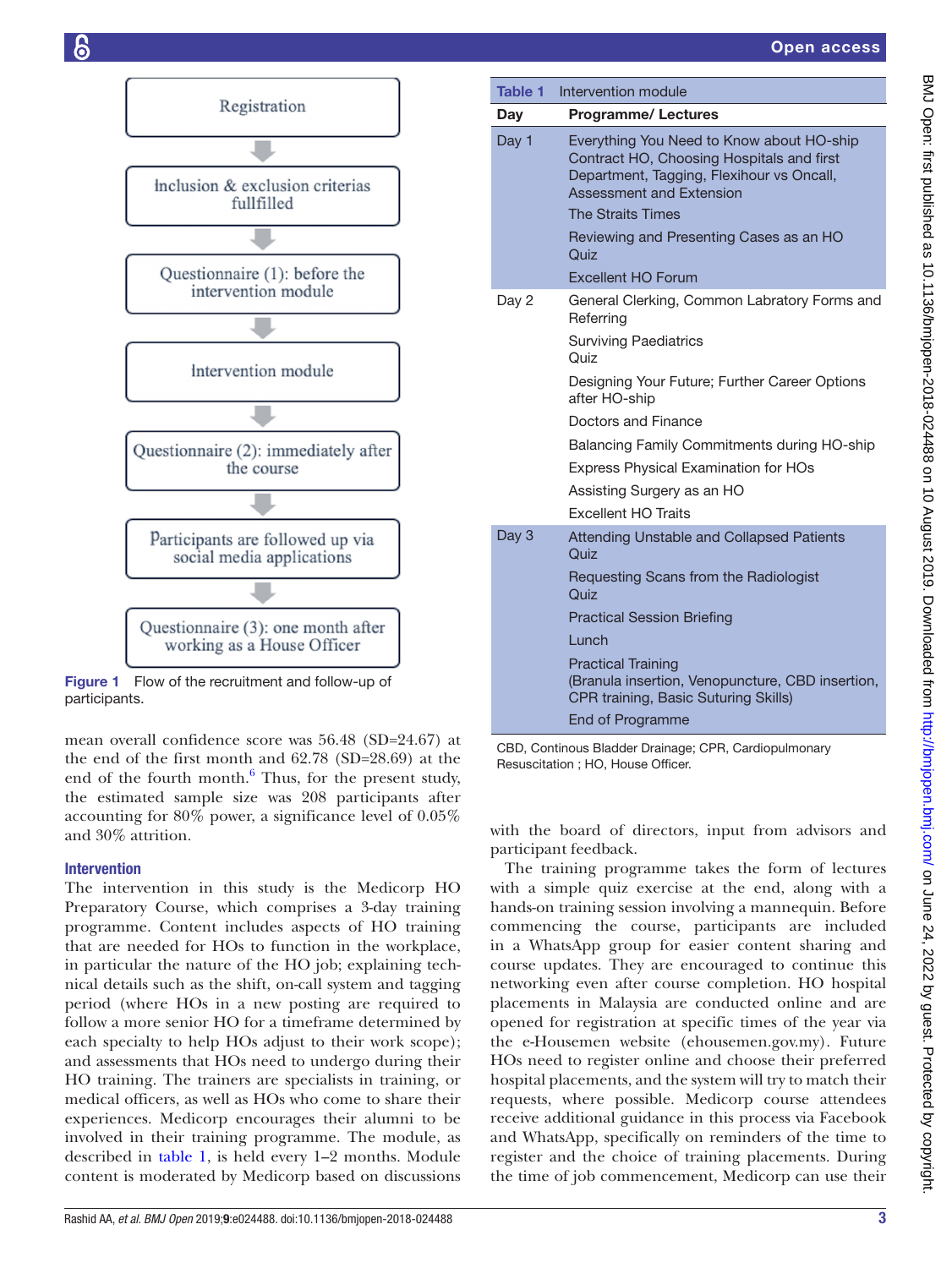database to guide participants into different WhatsApp groups, according to their place of work, for additional support.

#### **Measures**

The outcome measure will be determined via analysis of the responses given in the self-administered questionnaires by the participants. The primary outcome is competency, which involves previous clinical experience and confidence. The secondary outcome is readiness. There are several validated questionnaires assessing medical graduates' confidence, readiness and preparedness for work. Understandably, these tools mainly aim to assess the undergraduate curriculum to determine if it prepares medical graduates for their working environment. This differs from our assessment of a short, preparatory HO course after graduation.<sup>8 9 16–21</sup> We thus chose a questionnaire that focuses on preparation for the HO role, specifically prior to the commencement of work, and that has been validated for use in the local setting. Therefore, we adapted the IMU Student Competency survey, as the tool was used by other authors to assess preparatory programme, specifically in preparation for HO-ship.<sup>19-21</sup> It is a valid and reliable tool, with a Cronbach's alpha of 0.92 and intraclass correlation coefficient of  $0.88-0.95<sup>21</sup>$  Content validity was also established by a panel of academic clinicians across seven disciplines, who are also student supervisors.

The IMU Student Competency survey is used to assess perceived competence, estimated experience in a range of skills and work readiness. It comprises self-perceived confidence in generic skills (7 items) and practical skills (15 items), estimated experience in practical skills (16 items), self-perceived competence in personal skills (7 items) and work readiness (2 items, 1 relating to the most daunting aspect and 1 to overall work readiness, respectively). All the items require responses on a Likert scale ranging from 1 to 5, with the exception of competence in personal skills, where the scoring is dichotomous (comfortable vs uncomfortable) and two points are given for 'comfortable' and one for 'uncomfortable'. The marks on each subscale are totalled, whereby a higher score indicates better results.

For the adaptation of the questionnaire for this current study, content validity was assessed by specialists in the Ministry of Health and academics in local public universities involved in HO training. All decisions made to omit and add items were based on what the Medicorp HO Preparatory Course teaches as a module, taking into consideration its limited duration and resources. Some of the questionnaire items were more appropriate for assessment of the undergraduate curriculum.

As per the original questionnaire, the estimated experience in practical skills remained the same (16 items). Three items from the self-perceived confidence in generic skills section were removed—counselling patients/relatives on common diseases, answering questions from patients/relatives on admission and prioritising cases to

be seen—as the module did not address these skills. An item on making management plans for new admissions was added. Therefore, the scale assessing self-perceived confidence in generic skills comprised five items.

Seven items assessing confidence in practical skills were omitted, namely the insertion of intravenous lines and blood taking for paediatrics; administering medications via intravenous, by intramuscular injection and per rectally; and the handling of blood containers, because these skills were not taught in Medicorp's HO preparatory module. The item 'performing an ECG' was also excluded, as Medicorp has a separate module on ECG. Five items on practical skills were added, pertaining to confidence in the insertion of the urinary catheter for both men (one item) and women (one item), performing a basic suture and surgical tie (one item), conducting a comprehensive review of patients during ward rounds (one item) and referring cases to another department (one item).

Personal skills were assessed as confidence, and the seven items were reduced to five, whereby those pertaining to finding ward routines/protocols unaided and managing time on and off work were eliminated, as these topics were not taught in the course. The dichotomous choice from the original questionnaire was changed to a five-point Likert scale for uniformity in the assessment of confidence levels throughout the questionnaire used in the present study. In addition, one item for assessing overall confidence to start work the next day was added in order to evaluate the participants' sense of confidence as a whole.

We retained the two original questionnaire items related to readiness, pertaining to the most daunting aspect and overall work readiness. All subscales were also scored on a five-point Likert scale, except for the most daunting aspect, where the participant is instructed to choose one answer. Hence, the adapted questionnaire for this current study only assesses self-perceived confidence and readiness, but not competency, as mentioned in the original questionnaire. The adapted questionnaire was pretested and the Cronbach's alpha of all the subscales ranged from 0.92 to 0.96.

Psychological well-being is assessed using the Depression Anxiety Stress Scale-21 (DASS-21). It is a set of three self-reported scales aimed at assessing depression, anxiety and stress. It is a valid and reliable tool, with a Cronbach's alpha of 0.96–0.97 for DASS-Depression, 0.84–0.92 for DASS-Anxiety and  $0.90-0.95$  for DASS-Stress.<sup>22</sup> Each of the three scales has seven items requiring responses on a four-point Likert scale (ranging from 0 to 3). The scores for each of the scales are categorised into normal, mild, moderate, severe and extremely severe. The higher the scores, the more severe the condition. The outcome measures are presented in [table](#page-4-0) 2.

## **Procedures**

A pretested, self-administered questionnaire is used to collect information from the participants. The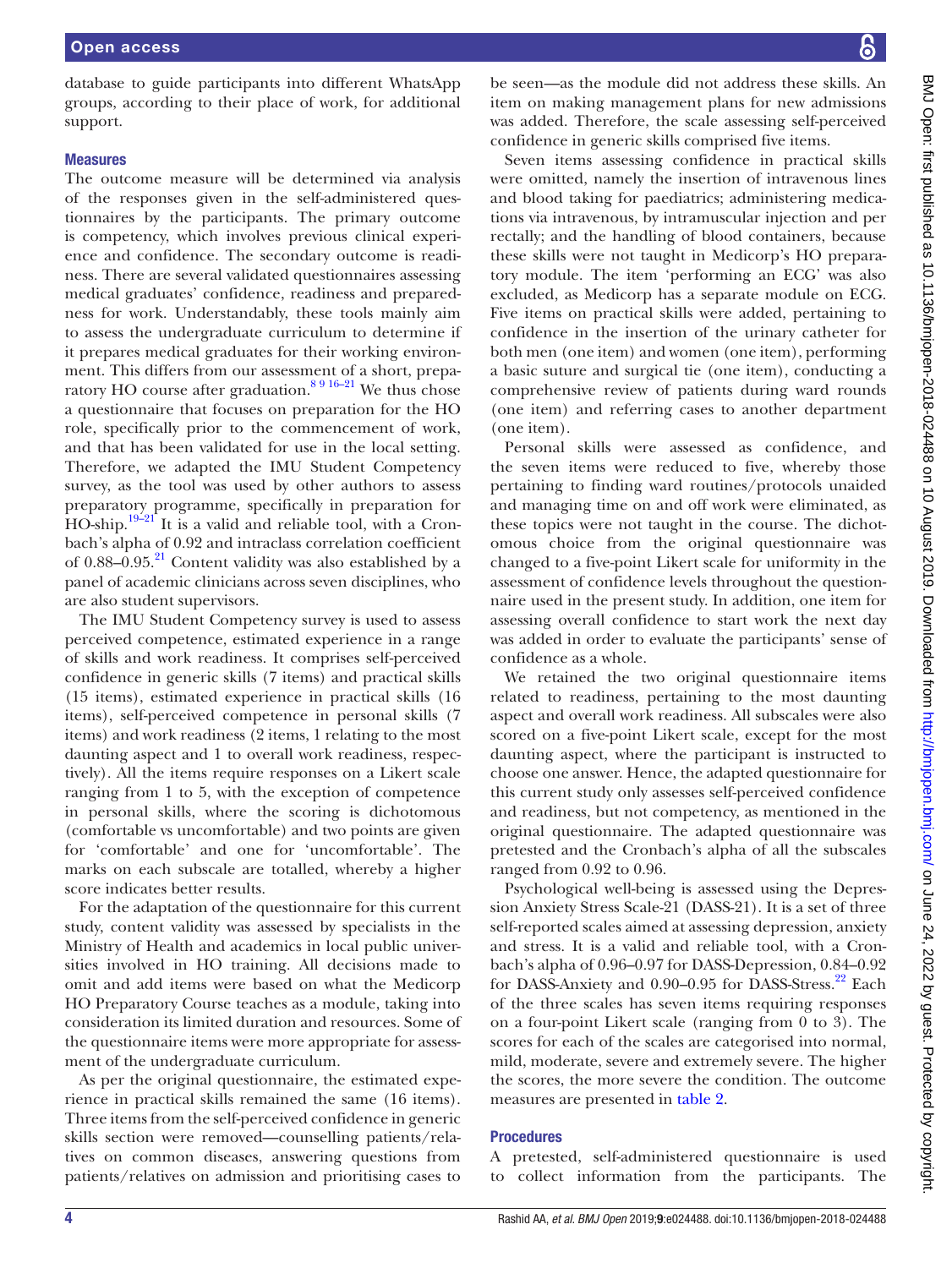<span id="page-4-0"></span>

| 6                           |                                                                                                            |    | <b>Open access</b>                                                       |  |  |
|-----------------------------|------------------------------------------------------------------------------------------------------------|----|--------------------------------------------------------------------------|--|--|
|                             |                                                                                                            |    |                                                                          |  |  |
| Table 2<br>Outcome measures |                                                                                                            |    |                                                                          |  |  |
| <b>Outcomes</b>             | T0                                                                                                         | T1 | Т2                                                                       |  |  |
| Confidence                  | X                                                                                                          | X  | X                                                                        |  |  |
| Readiness                   | X                                                                                                          | x  |                                                                          |  |  |
| Psychological well-being    | X                                                                                                          |    | X                                                                        |  |  |
| Additional information      | 1. Sociodemographic questionnaire<br>2. Past clinical experience                                           |    | 1. Current workplace and posting<br>2. Any suggested course improvements |  |  |
|                             | T0=before the course; T1=right after course completion; T2=1 month after starting work as a house officer. |    |                                                                          |  |  |

questionnaire at baseline includes sociodemography, clinical experience, personal skills, confidence level, readiness level and the DASS-21.

Immediately after the participants have completed the course, their level of readiness and confidence is assessed via a self-administered questionnaire on the last day of the course. The participants will be followed up 1 month after they have been working as an HO in their respective hospitals and will be contacted by telephone. The organisers will continue to keep track of placements of all participants via social media applications, given that a component of the course is maintaining connections and informal training after the course has ended and as participants start the process of job application and employment. The questions asked during follow-up will probe into the participants' level of confidence, readiness, DASS and workplace information (which hospital and posting), as well as the open-ended question: 'Any suggestions to improve the course based on your current working experience?' They will be given a copy of the questionnaire via email or the WhatsApp application to facilitate the interview process.

## Possible determinants/confounders

Possible determinants/confounders may additionally be taken into account in this study. These will include sociodemographic variables, past clinical experience and working experience once the participants start working. Data collected will be based on participants' self-reports. Finally, the working conditions of the participants in terms of qualitative data, which is an open-ended question, will be assessed during the final follow-up via telephone.

### Planned statistical analyses

Data will be analysed using IBM Social Package for Social Science (SPSS) V.24. A descriptive analysis of participant demographic characteristics, clinical experience and baseline level of confidence, readiness and psychological well-being will be reported using means and SD or median and IQR for continuous variables (depending on the data distribution), and as frequencies and percentages for categorical data. Comparison between participants who completed and withdrew from the study will be made using the  $\chi^2$  or Fisher's exact test (for unbalanced data) for categorical variables and independent t-test for continuous data.

A repeated measures analysis of variance will also be conducted to determine intervention effectiveness within the groups across the study periods (baseline, immediately after the intervention and 1 month after starting work). Controlling for baseline measures will be done to determine any changes in the measured outcomes (level of confidence, readiness and psychological well-being) over time.

## Patient and public involvement

This training module was designed by Medicorp based on feedback from its alumni (comprising doctors after completing HO-ships) in terms of improving content. Qualified specialists and specialists in training were asked to comment on the content of the module to make further improvements. A few of them were involved in the design and conception of this research study. Members of public and patients were also not involved in the development of the training module, nor the design and conception of this study. Final study results will be shared with stakeholders.

## Ethical considerations

This study's approval for ethical clearance was obtained from the Ethics Committee Involving Human Subjects Universiti Putra Malaysia and from the National Medical Research Register, Malaysia, and the Medical Research and Ethics Committee, as the participants will be working in Ministry of Health facilities during the 1-month follow-up. This study is also registered with the National Institutes of Health as trial registration.

Informed consent is obtained from each study participant, and they will be told that they reserve the right not to respond to the questions they do not want to respond to and can withdraw from the study at any time. All data obtained will be kept confidential, will be used for research purposes only and will not be shared. The data obtained will not affect participants' future work prospects, as all information will be kept confidential. No personal data will be shared on social media platforms. Personal questions will be asked confidentially via telephone.

The benefits of the study include assessing issues in relation to HO well-being and determining the training needed for a functional HO. The potential risks, discomforts and inconvenience are negligible. However, should the DASS score be suggestive of depression or anxiety, the